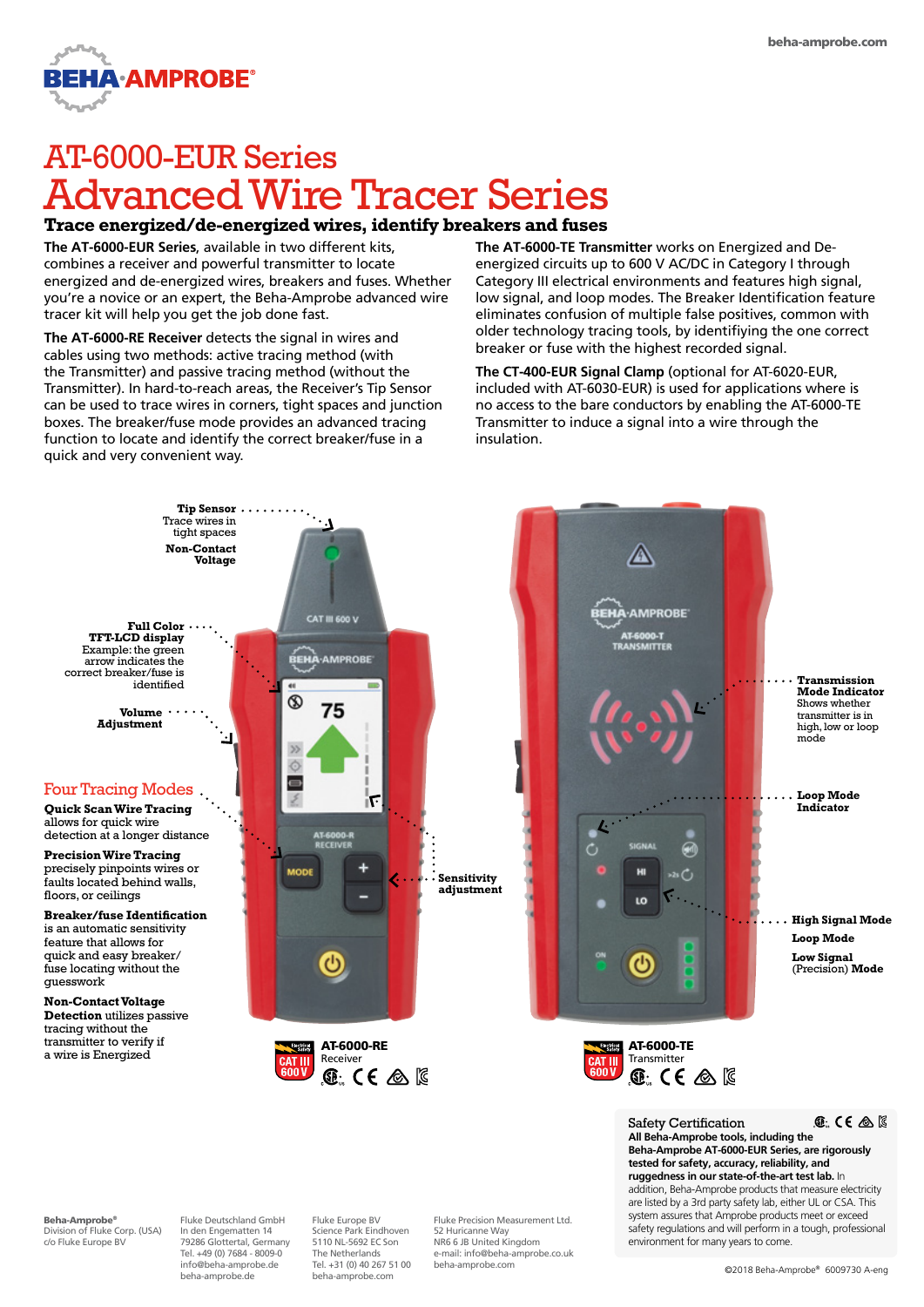



**Trace energized and de-energized wires/cables Identify the single correct breaker**

#### Main Applications

- Trace Energized and De-energized wires
- Identify breakers and fuses
- Non-contact voltage mode and passive tracing

# Special Applications

- RCD-protected circuit wire tracing
- Find breaks, openings, and shorts
- Trace non-metallic pipes and conduits
- Trace wires in metal conduit
- Trace shielded wires
- Trace underground wires
- Trace low voltage wires and data cables



- Sort bundled wires
- Map circuits
- Trace breakers/fuse on system with light dimmers
- CT-400-EUR signal clamp (AT-6030-EUR kit) to allow tracing when there is no access to bare conductors







### Features

|                                       | AT-6000-RE Receiver                                                                                                                                                                                                                                                                                                                                             | <b>AT-6000-TE Transmitter</b>                                                                                                                                        | <b>CT-400-EUR Signal Clamp</b>              |
|---------------------------------------|-----------------------------------------------------------------------------------------------------------------------------------------------------------------------------------------------------------------------------------------------------------------------------------------------------------------------------------------------------------------|----------------------------------------------------------------------------------------------------------------------------------------------------------------------|---------------------------------------------|
| <b>Measurement category</b>           | CAT III 600 V                                                                                                                                                                                                                                                                                                                                                   |                                                                                                                                                                      | CAT IV 600 V. CAT III 1000 V                |
| <b>Operating voltage</b>              | 0 to 600 V AC/DC                                                                                                                                                                                                                                                                                                                                                |                                                                                                                                                                      | 0 to 1000 V AC                              |
| <b>Operating frequency</b>            | Energized: 6.25 kHz<br>De-Energized: 32.768 kHz                                                                                                                                                                                                                                                                                                                 |                                                                                                                                                                      | Wire tracing: 32.768 kHz                    |
| <b>Voltage detection</b>              | See NCV detection                                                                                                                                                                                                                                                                                                                                               | $> 30$ V AC/DC                                                                                                                                                       |                                             |
| <b>Signal indications</b>             | Numeric, bar graph display and audible beep                                                                                                                                                                                                                                                                                                                     | LEDs and audible beep                                                                                                                                                |                                             |
| <b>Response time</b>                  | Tip Sensor (energized/de-energized): 500 ms<br>NCV: 500 ms<br>Battery voltage monitoring: 5 sec                                                                                                                                                                                                                                                                 | Line voltage monitoring: 1 sec<br>Battery voltage monitoring: 5 sec                                                                                                  | Instantaneous                               |
| Current output of signal<br>(typical) |                                                                                                                                                                                                                                                                                                                                                                 | <b>Energized circuit:</b><br>HI mode: 60 mA RMS<br>LO mode: 30 mA RMS<br>De-energized circuit:<br>HI mode: 130 mA RMS<br>LO mode: 40 mA RMS<br>Loop mode: 160 mA RMS |                                             |
| Signal voltage output<br>(nominal)    |                                                                                                                                                                                                                                                                                                                                                                 | De-energized circuit:<br>LOW: 29 V RMS, 120 Vp-p<br>HIGH: 33V RMS, 140 Vp-p<br>With CT-400-EUR:<br>loop model: 31 V RMS, 120 Vp-p                                    | De-energized circuit:<br>2.4 V RMS, 24 Vp-p |
| Range detection (open air)            | Tip sensor (Energized):<br>Max distance via air: up to 6.1 m (20 ft)<br>Pinpointing: approx. 5 cm (1.97 inz)<br>Tip sensor (De-energized):<br>Max distance via air: up to 4.5 m (14.7 ft)<br>Pinpointing: approx. 5 cm (1.97 in)<br>NCV detection (40 to 400 Hz):<br>Max. sensitivity: 90 V up to 2 m (6.56 ft)<br>Min. sensitivity: 600 V up to 1 cm (0.39 in) |                                                                                                                                                                      |                                             |

**Beha-Amprobe®**<br>Division of Fluke Corp. (USA)<br>c/o Fluke Europe BV

Fluke Deutschland GmbH In den Engematten 14 79286 Glottertal, Germany Tel. +49 (0) 7684 - 8009-0 info@beha-amprobe.de beha-amprobe.de

Fluke Europe BV Science Park Eindhoven 5110 NL-5692 EC Son The Netherlands Tel. +31 (0) 40 267 51 00 beha-amprobe.com

Fluke Precision Measurement Ltd. 52 Huricanne Way NR6 6 JB United Kingdom e-mail: info@beha-amprobe.co.uk beha-amprobe.com